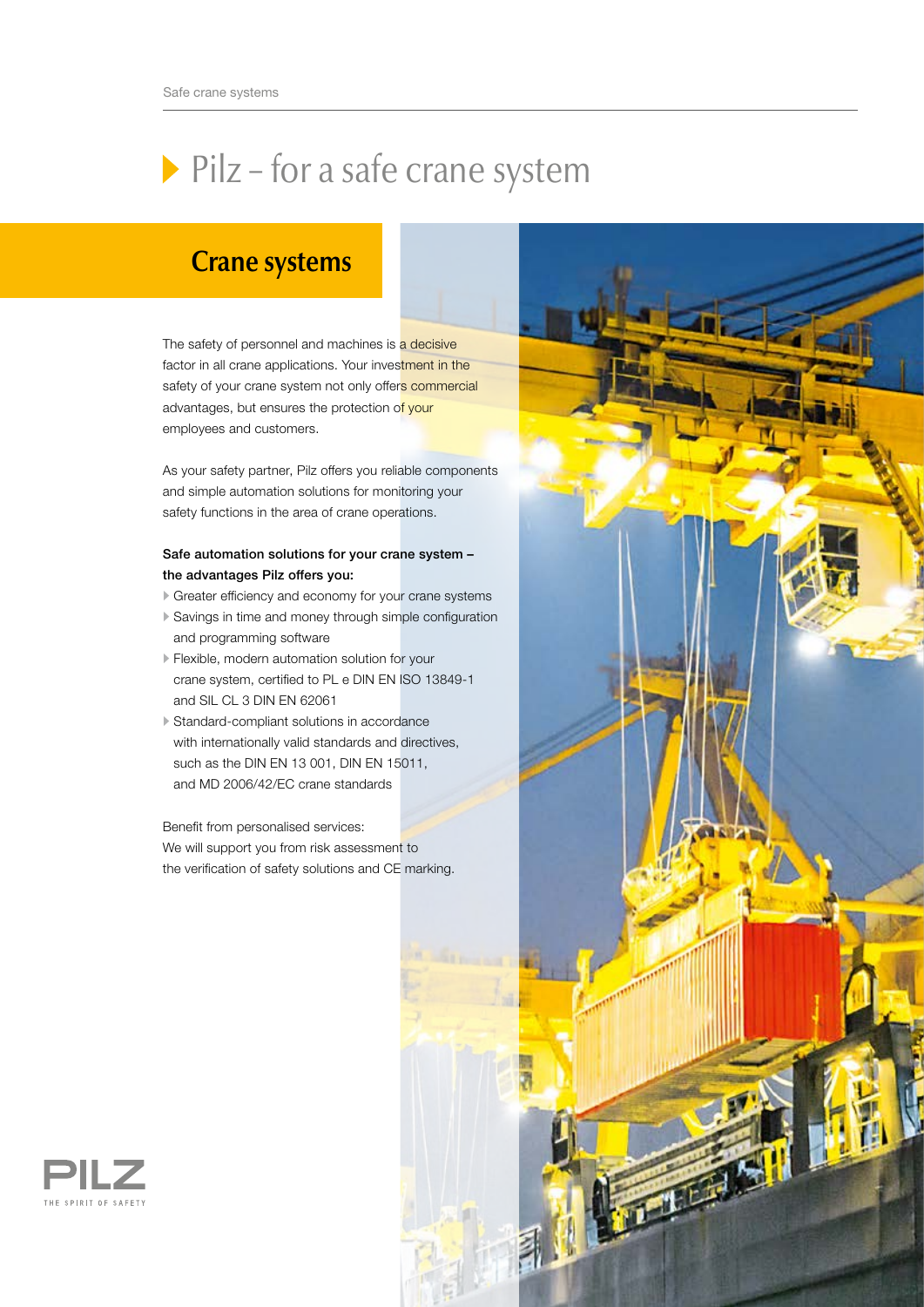# Safety functions for crane systems

Pilz, an experienced expert, allows you to monitor a wide range of safety functions for bridge and gantry cranes and for cranes with dynamic or static crane booms. The automation system PSS 4000 in conjunction with the extensive selection of Pilz sensor technology provides you with a universal automation solution for your projects.



### Cable monitoring

Monitors the proper coiling of the cable. The PSS 4000 and the safe proximity switch PSENini ensure that the cable is not damaged due to position overrun. The safe initiator monitors the position of the cable control mechanics. It detects a cable overrun to a different cable position.



### Overload protection

The monitoring of individual and cumulative loads and centre of mass. Individual and cumulative overload protection is ensured by means of the PSS 4000 with safe analogue inputs and one/several safe load measurement cell(s). In addition, underload measurements (slack cable detection) and partial load switching can be arranged. Pilz's visualisation software PASvisu and the display device PMI allow the threshold value to be adjusted after the password is entered.



### Speed monitoring

Monitoring the speed of crane movements. The current and target states of the crane are compared by means of the PSS 4000 with the motion monitoring module PSSu K F EI and/or the rotary encoder PSENenco. If the established upper limits, including tolerances, are exceeded, a safety-related shutdown will be initiated.

### Gear breakage monitoring

The safe monitoring of the relationship between motor speed and cable drum speed. Deviation from the tolerance window and thus gear breakage is detected by means of the PSS 4000 with the motion monitoring module PSSu K F EI.

Online information at www.pilz.com/ cranes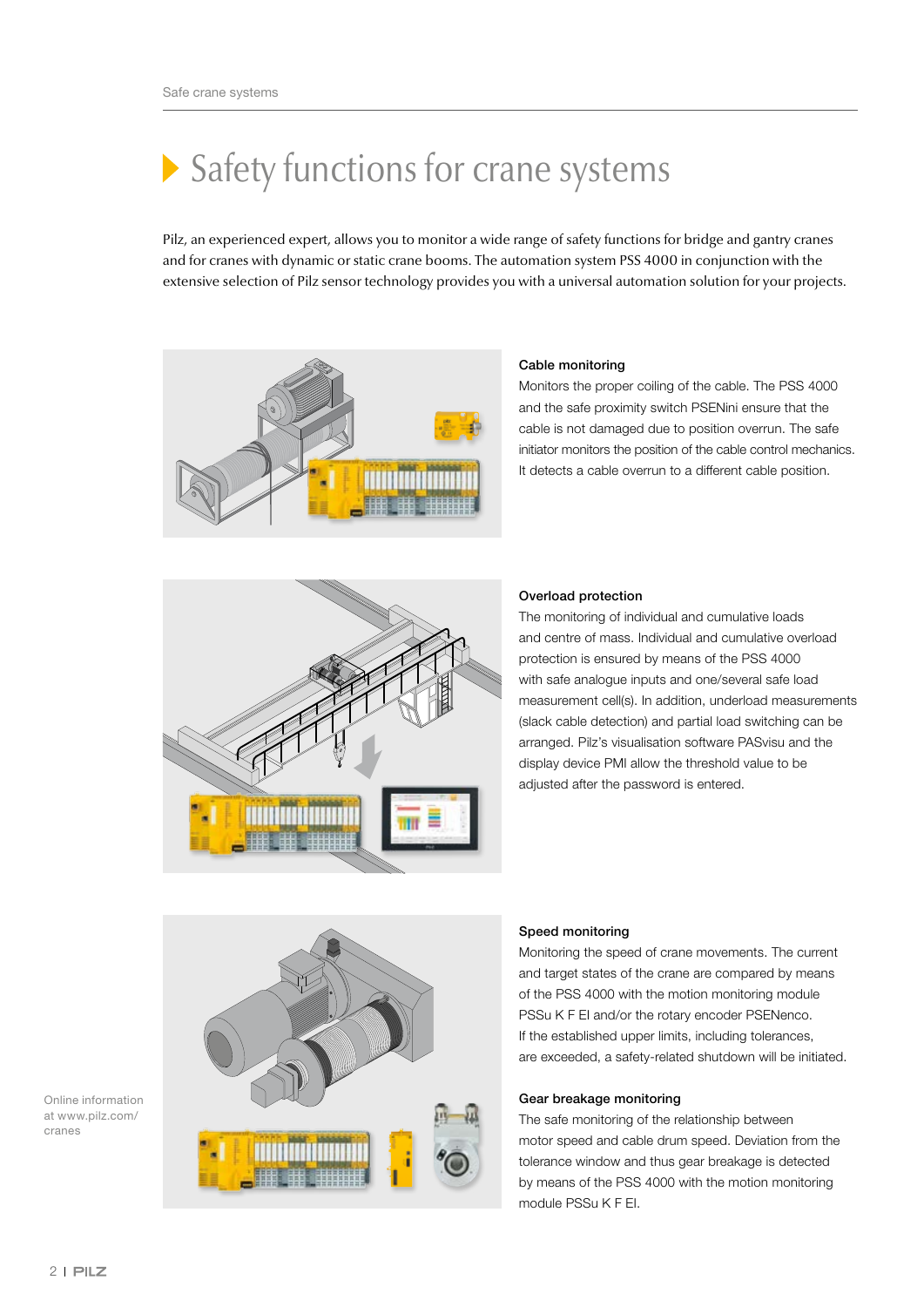

### Length measurement

Measurement of the distance travelled by the crane, trolley, or hoist is performed by the PSS 4000 in conjunction with PSENenco. This makes exclusion zones easy to set up because limit switches for obstacles and end stops are no longer necessary. Material warehouses can also be automated by means of this system, since loads can be precisely positioned.



#### Angle measurement

The measurement of inclination of crane booms by means of the PSS 4000 with the PSENenco. The maximum permissible angle limits are safely adapted depending on the current load. The automation system PSS 4000 can be used depending on the current angle of the crane boom and relevant analogue sensors to provide information by means of secure calculation algorithms that ensure constant, safe load monitoring. The movement ranges of slewing gears can also be efficiently secured.



### Position monitoring

The reliable standstill monitoring of the crane in a given position, such as the maintenance or park position. The PSS 4000 and PSENenco are used to monitor whether the crane leaves a determined movement tolerance window. This concept allows a safe operating stop (SOS) that complies with EN 61800-5-2.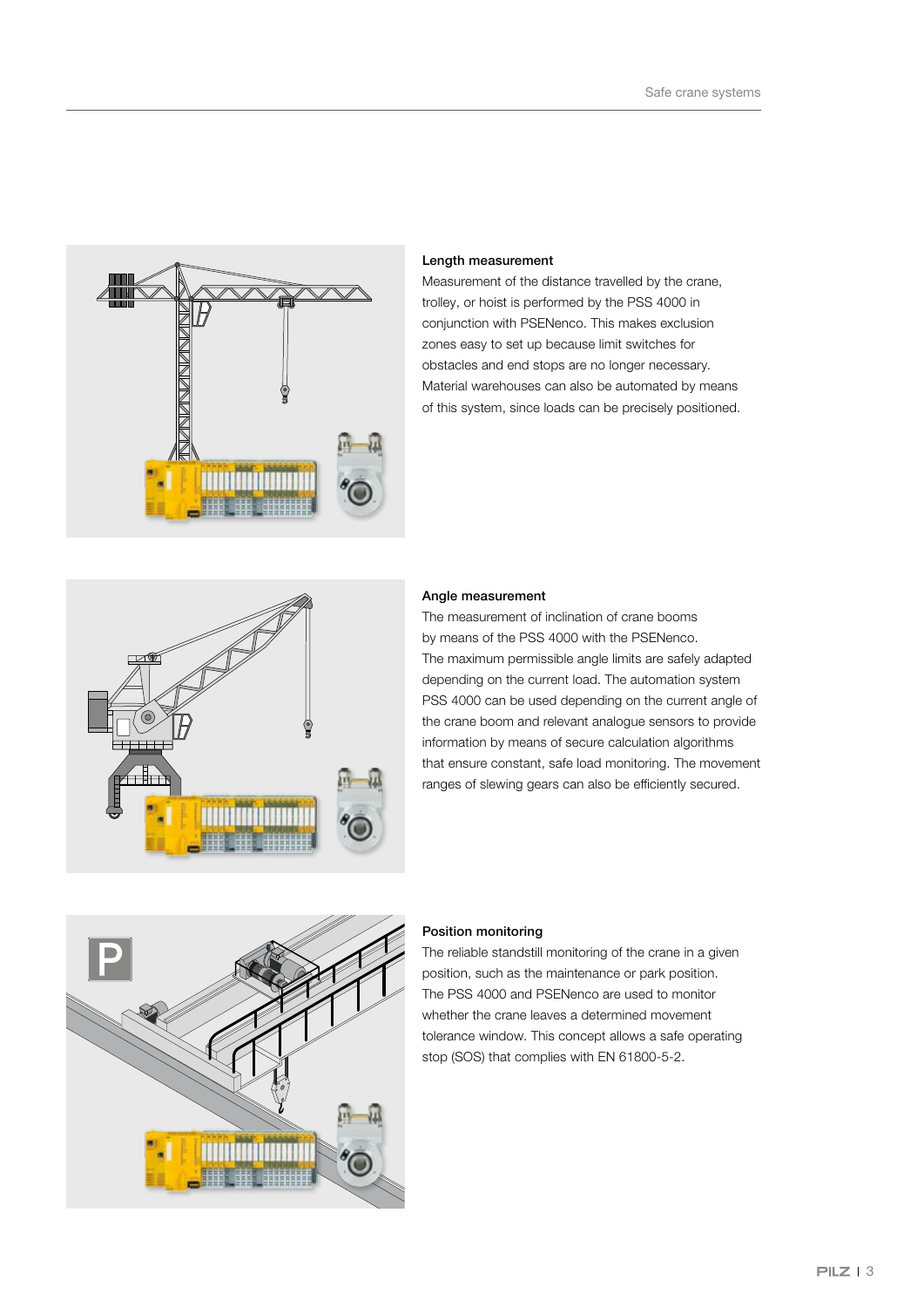

### Collision monitoring

The safe monitoring of distances from moving obstacles using suitable sensor technology and the PSS 4000. The high bandwidth of the available PSS 4000 electronic modules allows a wide range of measuring sensors – from analogue to digital, incremental to serial – to be used. The data exchange between the two cranes is performed by means of two PSS 4000s and PSENencos through a safe, Industrie-4.0-compatible real-time Ethernet SafetyNET p without any other network components – and can even be performed with existing Industrial Ethernet. This means that each of the two systems knows the coordinates of the other in real-time and can optimally adjust its software limit switches.



#### Emergency stop

An emergency stop that conforms with the Machinery Directive. In accordance with the Machinery Directive, crane systems must be fitted with emergency stop equipment so that damage can be averted or reduced in the case of an emergency. In a dangerous situation, emergency stop control devices are operated manually, triggering a signal to halt a potentially hazardous movement. The operator uses the emergency stop button PITestop in case of danger, transitioning the crane to a safe stop by means of the PSS 4000. After the PITestop has been unlocked, the reset and/or start function in the PSS 4000 can be used to resume operation.



### Access monitoring

Securing of access points. Securing access points is especially important for automated crane systems. This means that they must be monitored and, if necessary, locked. The PSS 4000 evaluates door monitoring systems (PSENcode, PSENmag), safety gate systems (PSENsgate, PSENslock, PSENmlock, PSENbolt), or light grids (PSENopt) so that the crane system will be safely stopped when personnel enter.

Online information at www.pilz.com/ cranes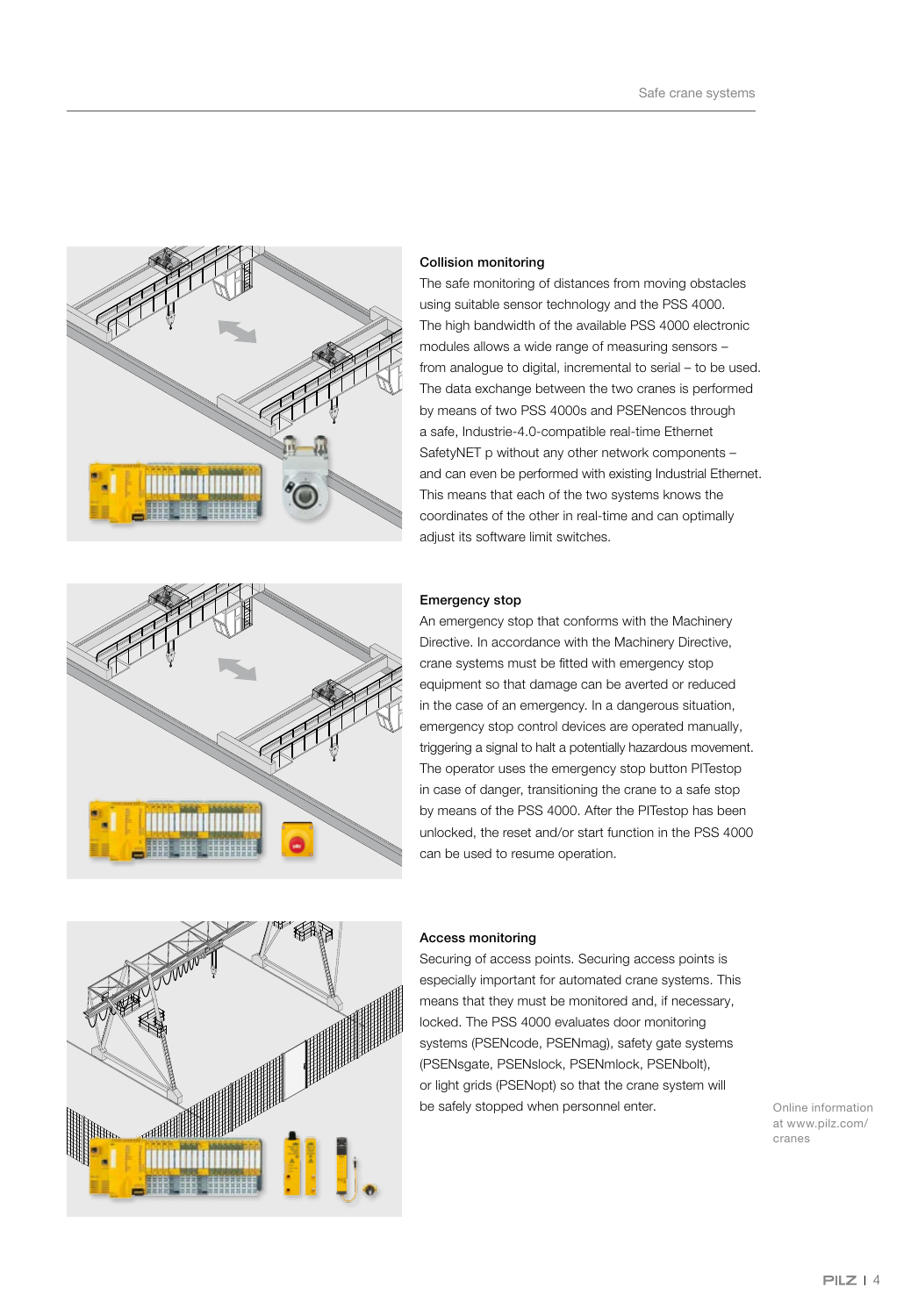# Services for crane systems

Pilz has many years of experience in the field of machinery safety services – trust our experts. We will support you with our expertise in your particular tasks:



### Risk assessment

Together with you, we will conduct a technical

inspection of your crane system in compliance with the harmonised standards and EU directives currently in effect. The goal of the risk assessment is to determine all existing hazards in all of the machine's lifecycle phases, estimating their likelihood of occurring, and evaluating the extent to which protective measures and safeguards are to be used.



### Safety concept

Pilz's safety concept specifies concrete

protective measures and safeguards. This document provides a roadmap to a safe crane system. In preparing it, we pay special attention to the interaction between workers and machines and to productivity and scope of maintenance work.



### Safety design

The goal of the safety design is to reduce

or eliminate danger zones in your crane system by means of a detailed report. In addition, the safety functions are documented with the required Performance Level or Safety Integrity Level.



### System integration The results of the

risk assessment and safety design are implemented to suit your crane system's particular requirements through selected safety measures.



### Validation Validation of the

 $\overline{\vee}$ selected safety functions is essential for verifying that your crane system is safe. The internationally harmonised standards DIN EN 13001 or DIN EN 15011 and the Machinery Directive (2006/42/EC) require the validation of safety functions.



### Inspection of safeguards

We inspect all your crane system's technical safeguards with regard to installation, condition, and safe function. This includes emergency stops, safety gates, and optoelectronic safeguards such as light curtains, laser scanners, and camera-based systems.